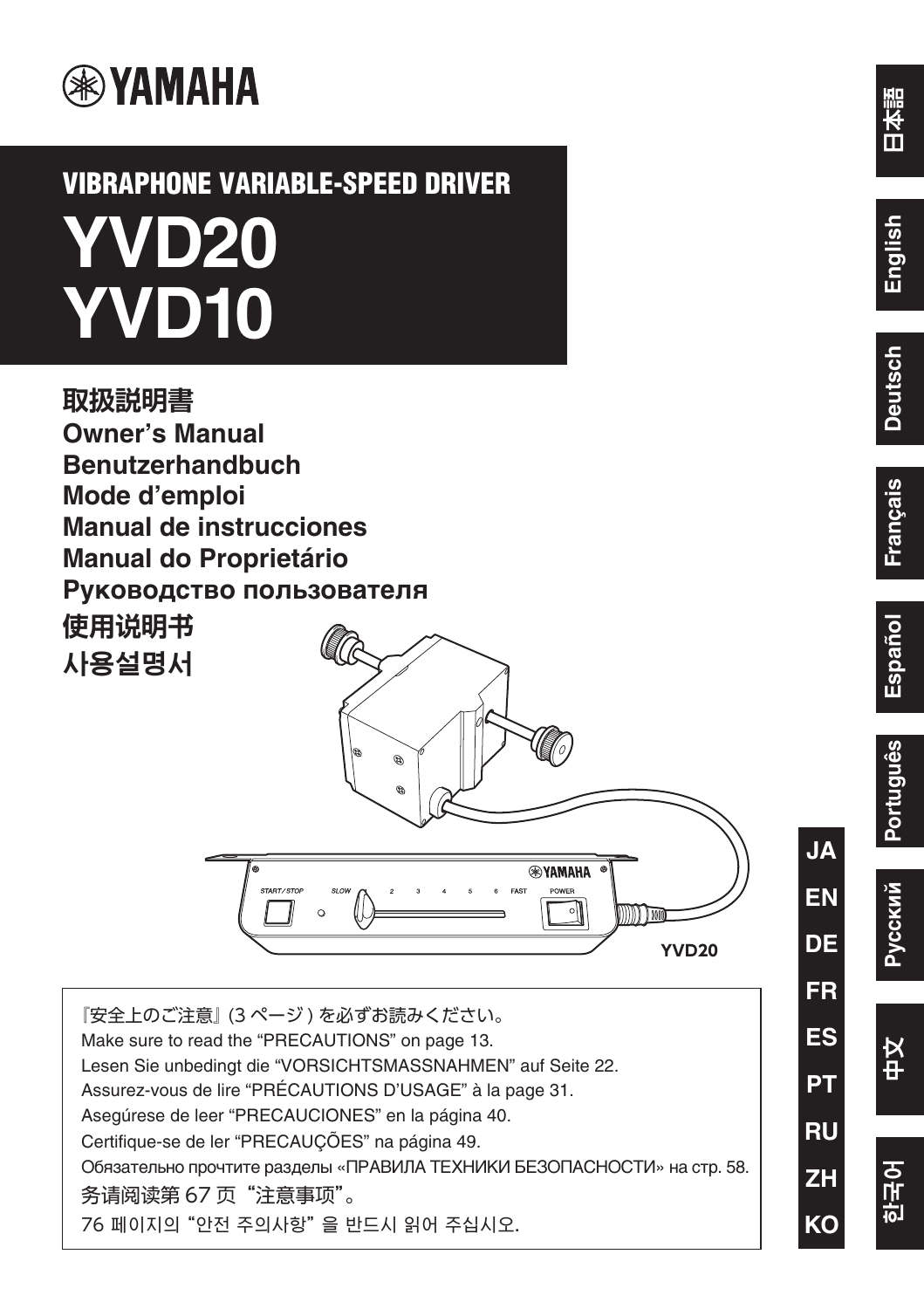# PRECAUTIONS

# <span id="page-1-0"></span>PLEASE READ CAREFULLY BEFORE PROCEEDING

Please keep this manual in a safe and handy place for future reference.

# **WARNING**

**Always follow the basic precautions listed below to avoid the possibility of serious injury or even death from electrical shock, short-circuiting, damages, fire or other hazards. These precautions include, but are not limited to, the following:**

### Do not disassemble

- •This product contains no user-serviceable parts. Do not open the units or attempt to disassemble or modify the internal components in any way. If they should appear to be malfunctioning, discontinue use immediately and have it inspected by qualified Yamaha service personnel.
- •Repairs or part replacement should not be attempted unless instructions are provided in the manual.

## **Handling**

- •Do not use or store the units in any of the following locations. Doing so may cause fire or electric shock.
	- In places subject to high temperatures (near a heating device or in direct sunlight, etc.).
	- In places subject to low temperatures.
	- In places where the units may be exposed to moisture (bathroom, on wet floors, etc.) and excessive humidity.
	- In places where the units may be exposed to rain.
	- In places with excessive dust.
	- In places subject to vibrations.
- •Never insert or remove an electric plug with wet hands. Improper grounding may result in electrical shock.
- •Never put foreign objects (combustible objects, coins, wire, etc.) or liquids (water, juice, etc.) in the units. Doing so can cause fire or electrical shock.

### Power supply/AC adaptor

- •Only use the voltage specified as correct for the instrument. The required voltage is printed on the name plate of the instrument.
- •Do not place the power cord of the AC adaptor near heat sources such as heaters or radiators. Also, do not excessively bend or otherwise damage the cord or place heavy objects on it.
- Use the specified AC adaptor only. Using the wrong AC adaptor can result in damage to the units or overheating.
- •Check the electric plug periodically and remove any dirt or dust which may have accumulated.
- •Do not connect the controller unit to an electrical outlet using a multiple-connector. Doing so may cause the outlet to overheat.
- •When removing the electric plug from the unit or an outlet, always hold the plug itself and not the cord. Pulling by the cord can damage it.
- Turn off the power switch and remove the electric plug from the outlet when the unit is not being used or during electrical storms.

### If you notice any abnormality

- •When one of the following problems occur, immediately turn off the power switch, unplug the AC adapter and have the device inspected by Yamaha service personnel.
	- If the AC adapter or power cord becomes damaged.
	- If foreign objects or liquids have gotten into the unit.
	- If the unit gets wet (rain, etc.).
	- If the unit operates abnormally or is broken.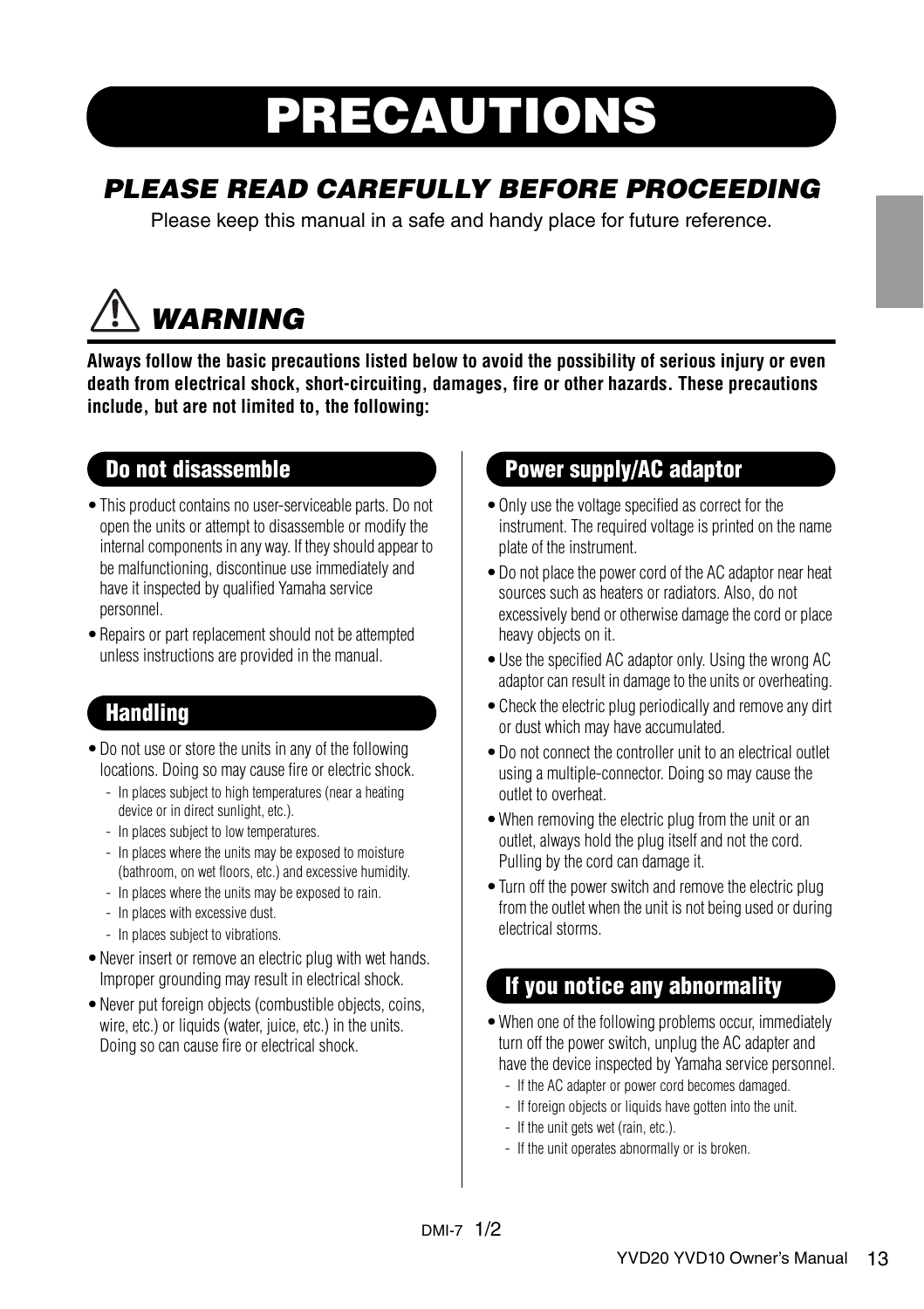

**Always follow the basic precautions listed below to avoid the possibility of physical injury to you or others, or damage to the units or other property. These precautions include, but are not limited to, the following:**

### **Handling**

- •Treating the controller or driver roughly may damage the internal circuit board, etc.
- •Keep small parts out of the reach of infants. Your children may accidentally swallow them.
- •Do not place heavy objects on the units, and do not use excessive force on the buttons, switches or connectors.
- •Never touch the rotating pulleys. Doing so may result in pinching your fingers, etc.

### **Assembly**

- •Assemble the units in the proper sequence by following the assembly instructions in this manual. Also, make sure to tighten screws and bolts regularly. Failure to do so might result in damage to the units or even injury.
- •Use the bolts that comes with the vibraphone.

### Transportation and Installation

- •Do not place the units in an unstable position where it might accidentally fall over.
- •Before moving the instrument, disconnect all cables to prevent damage to the cables and injury to anyone who might trip over them.
- •When setting up the instrument, make sure the AC outlet you are using is easily accessible. If some trouble or malfunction occurs, immediately turn off the power switch and disconnect the plug from the outlet. Even when the power switch is turned off, electricity is still flowing to the product at the minimum level. When the unit is not in use for extended periods of time, unplug the power cord from the wall AC outlet.
- •When moving the instrument, move it gently avoiding shocks and impacts. The instrument is sensitive to shocks and may become damaged.

Yamaha cannot be held responsible for damage caused by improper use or modifications to the instrument.

Always turn the power off when the instrument is not in use.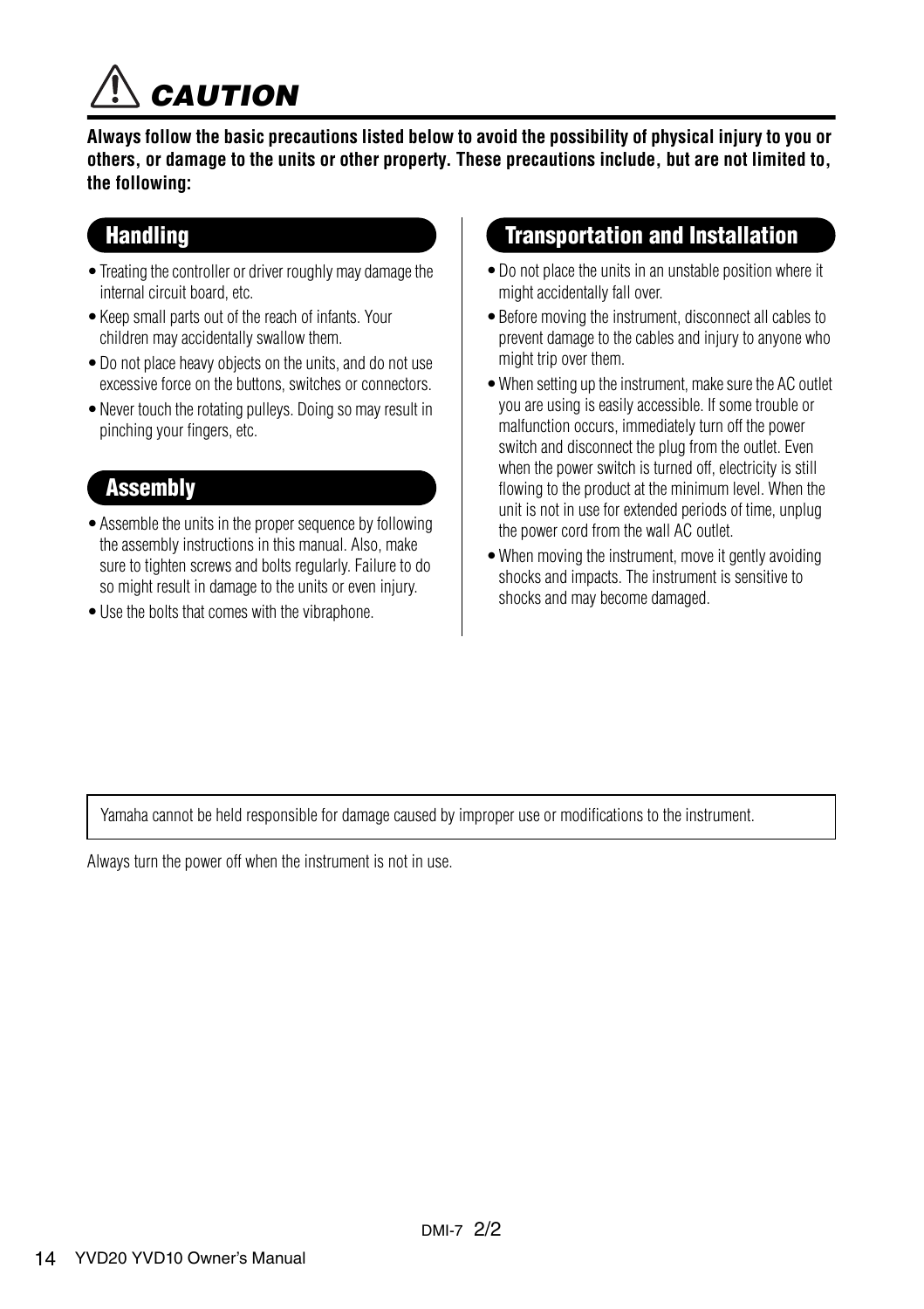### **NOTICE**

- Do not use the units in locations with poor ventilation.
- Parts such as switches, volume control and jacks are called consumable parts and their functions will deteriorate over time. The level of deterioration will vary depending upon the conditions under which the units are used. However, deterioration cannot be completely avoided. When replacing consumable parts, please contact your dealer or qualified Yamaha service personnel.
- Do not place vinyl, plastic or rubber objects on the instrument, since this might discolor the units.
- When cleaning the units, wipe with a soft, dry cloth. Do not use paint thinners, solvents, alcohol, cleaning fluids or chemical-impregnated wiping cloths.

### **INFORMATION**

- The illustrations as shown in this manual are for instructional purposes only and may appear somewhat different from those on your instrument.
- The company and product names in this manual are trademarks or registered trademarks of their respective companies.

The model number, serial number, power requirements, etc., may be found on or near the name plate, which is at the rear of the unit. You should note this serial number in the space provided below and retain this manual as a permanent record of your purchase to aid identification in the event of theft.

#### **Model No.**

#### **Serial No.**

(rear\_en\_01)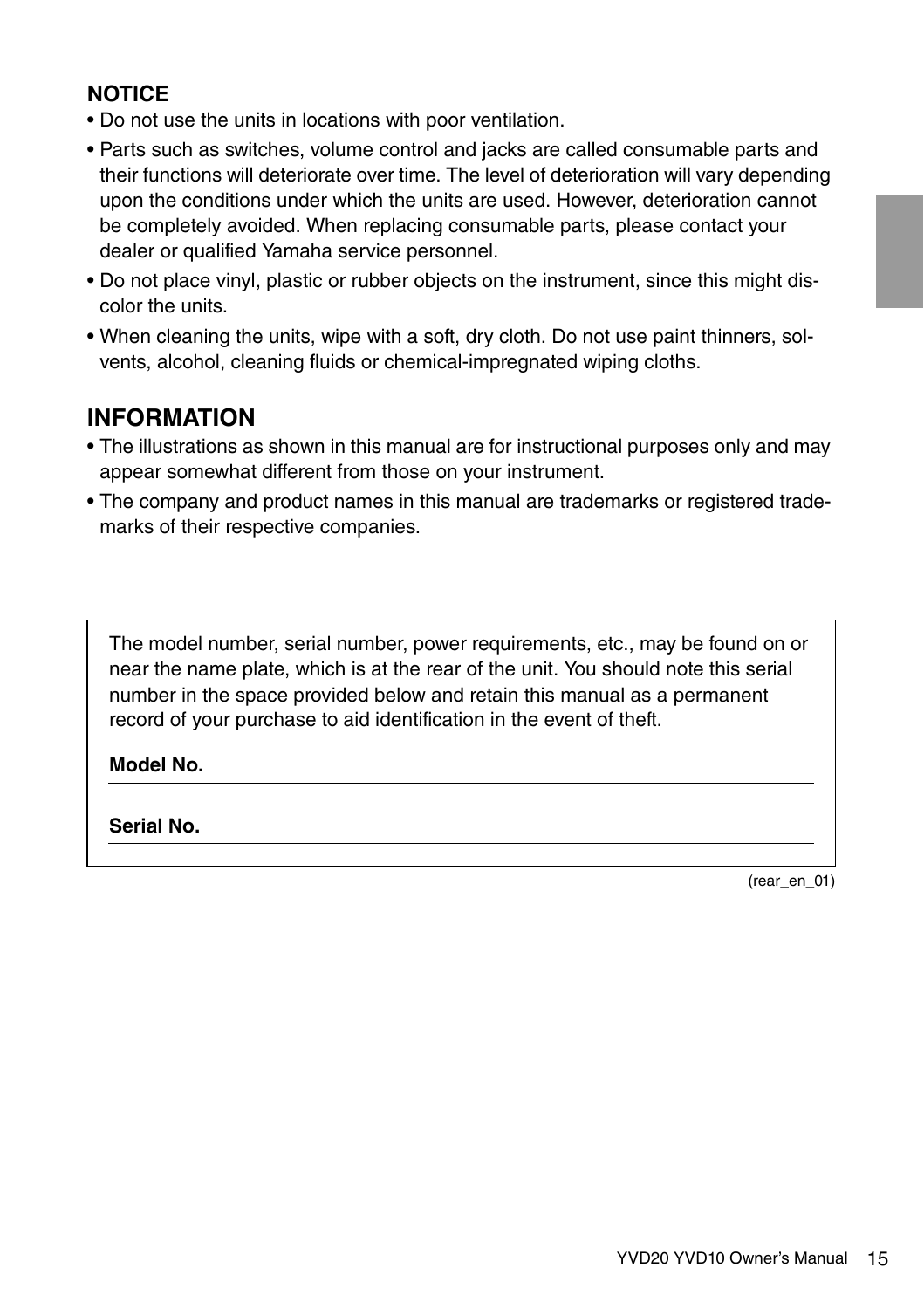## **Introduction**

Thank you for purchasing the Yamaha VIBRAPHONE VARIABLE-SPEED DRIVER YVD20 YVD10. The VIBRAPHONE VARIABLE-SPEED DRIVER is a motorized drive unit that rotates the fans of the vibraphone. To get full use of this product and enjoy optimal performance, please read this owner's manual carefully before using the units. After you have read the manual, keep it in a safe and handy place for future reference.

\* The illustrations in this manual show the YVD20, but the information applies to the YVD10 (except where indicated).

# **Part Names and Functions**

q **POWER switch**

Turns the power on  $($ <sup> $)$ </sup> and off.

w **Motor speed slider (SLOW 1–6 FAST)**

Adjusts the fan speed.

#### e **LED indicator**

Lights in green when the power is turned on and flashes while fans are rotating.

Lights in red when an error has occurred. To recover from an error, remove the factors that hinder fan rotation, and then press the  $\overline{4}$ START/STOP button.

- r **START / STOP button** Starts and stops fan rotation.
- $\circledS$  Power jack ( $\diamondsuit$  $\circledast$ )
- **(6) Driver connection terminal**
- u **AC adaptor (sold separately)**

**Controller (right side)**



#### **Controller (player side)**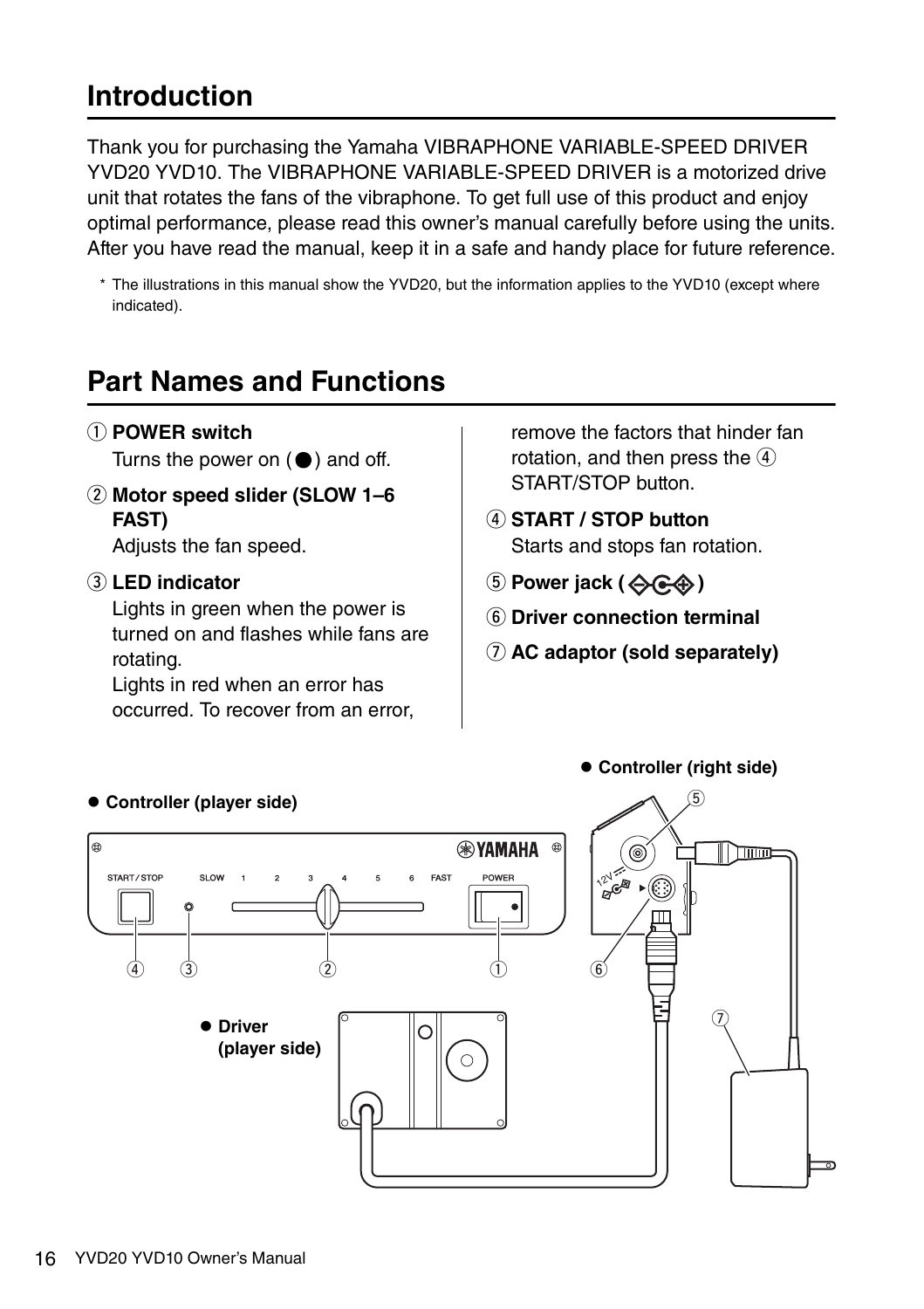# **Confirmation of Packing Contents**

The shipping package of the VIBRAPHONE VARIABLE-SPEED DRIVER should contain the parts shown below.

Before assembling the instrument, confirm that all parts are included as listed.

\* If a part is missing, please contact your dealer or qualified Yamaha service personnel.

#### $(1)$  Owner's Manual **(this document) × 1**



### (2) Controller x 1





- **authorized distributor list × 1**
- $(6)$  Legal compliance leaflet x 1

# **Assembly**

### **1. Attach the controller.**

(1) Hook the notch at the upper part of the controller to the screw that protrudes from the lower front of the treble side of the vibraphone, and then (2) secure the hole on the other side of the upper of the controller using the bolt attached to the vibraphone.



### **2. Attach the driver.**

With the pulley to your right side and the connector end of the cable facing you, (1) insert the driver into the driver attachment from below, and then (2) secure it with the cup head square neck bolt and the wing nut.

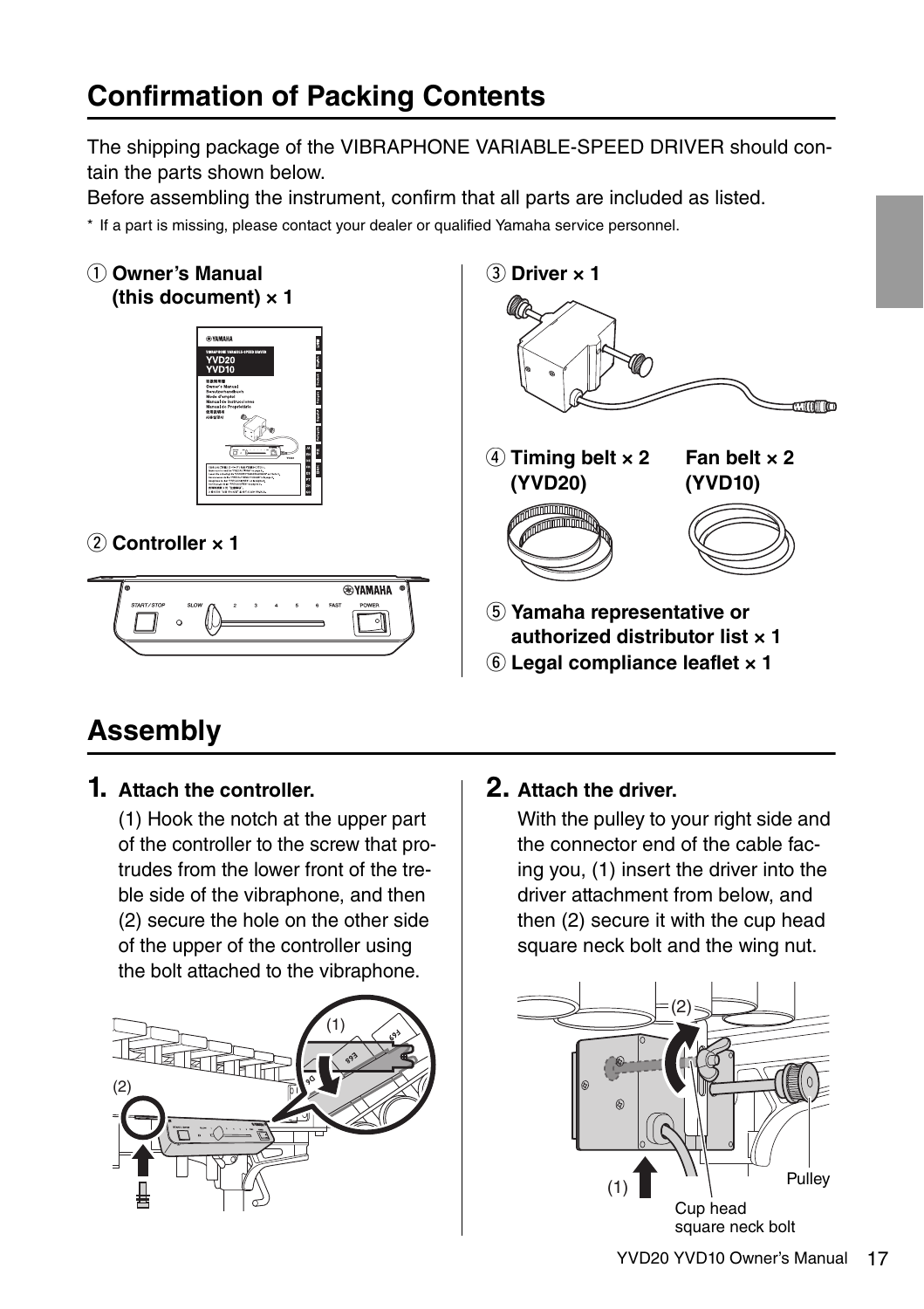### **3. Connect the driver and the controller.**

Connect the driver cable to the driver connection terminal on the controller. Also, align the flat shape of the connector of the cable with the mark printed on the controller.

#### NOTICE

- \* Be careful not to break the pins of the cable.
- \* The driver connection terminal has a locking function to prevent the cable from being inadvertently disconnected. To prevent damage to the cables, be sure to firmly grip the metal part of the plug when disconnecting the cable.



### **4. Set the timing belt (fan belt).**

4-1.First, wrap the belt around the vibraphone (fan) pulley, and then twist and hook the belt on the pulley of the driver.

> **If the distance between pulleys is too wide to fit the belt, first loosen the wing nut and then adjust the tension of the belt. After adjusting the tension, tighten the wing nut firmly.**



(Fan belt)

neck bolt

### ■ In the case of the YVD20

- 4-2.Lower the position of the driver until the tension of the belt is sufficient.
- <span id="page-6-0"></span>4-3.Prepare a separately sold AC adaptor.
- 4-4.Connect the DC plug of the AC adaptor to the power jack  $( \bigoplus_{i \in \mathcal{A}} \bigoplus_{i \in \mathcal{A}} ).$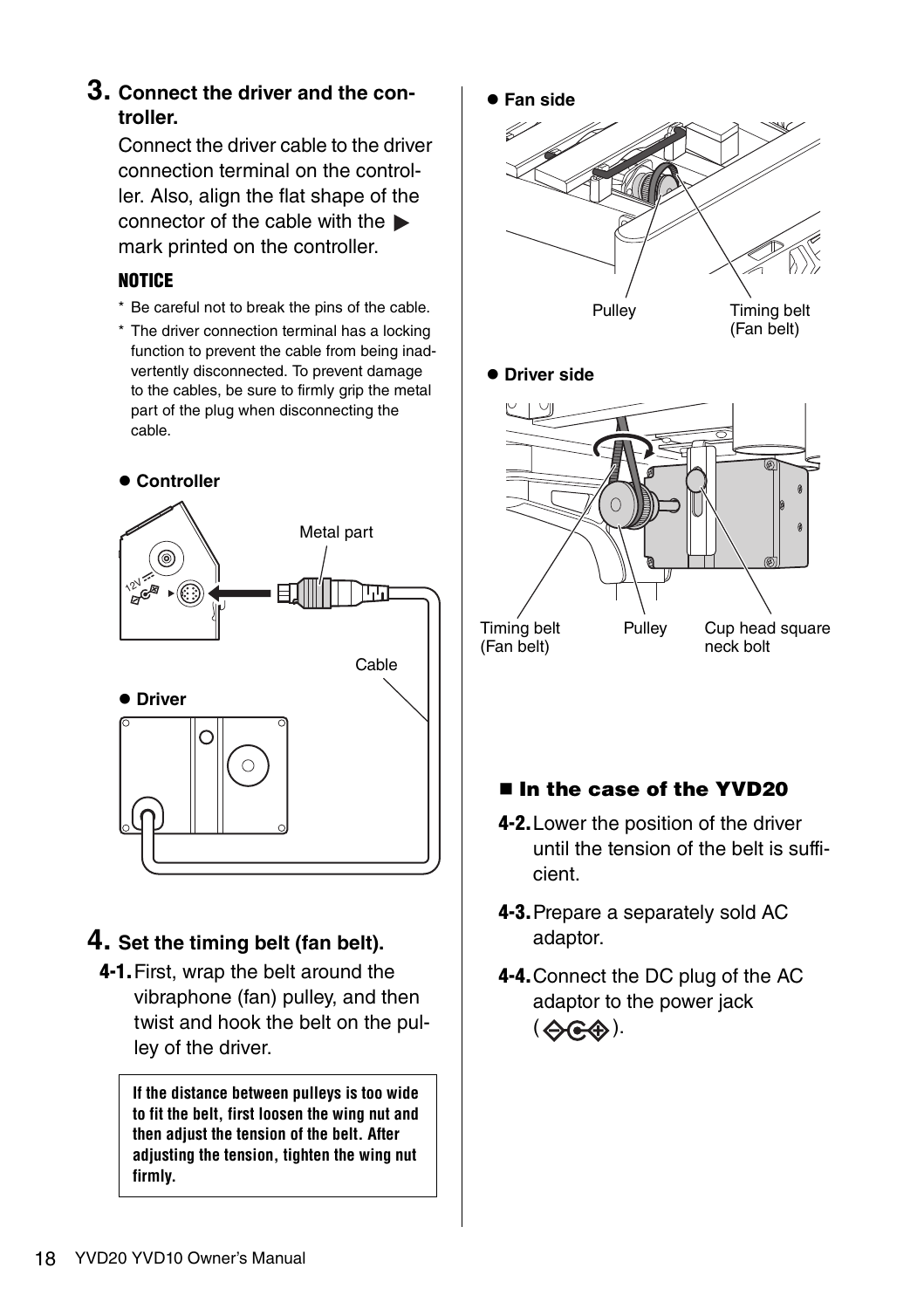4-5.Connect the electric plug of the AC adaptor to an outlet.



- \* In order to prevent the DC plug from coming out unintentionally, we recommend wrapping the power cord once around the body leg (as shown) before connecting.
- <span id="page-7-0"></span>4-6.Turn on the controller power. The driver returns to its default position.
- 4-7.Adjust the position of the fan.
	- 4-7-1. Loosen the wing nut to loosen the tension of the belt.
	- 4-7-2. In order to position the fan vertically, hold the pulley on the driver side with one hand **(1)** so that it does not move, and then rotate the pulley on the fan side with your other hand **(2)**.



### ■ In the case of the YVD10

Prepare the power supply in the same way as Steps 4-3 to 4-5 [\(page 18\)](#page-6-0).

**The assembly is now complete.**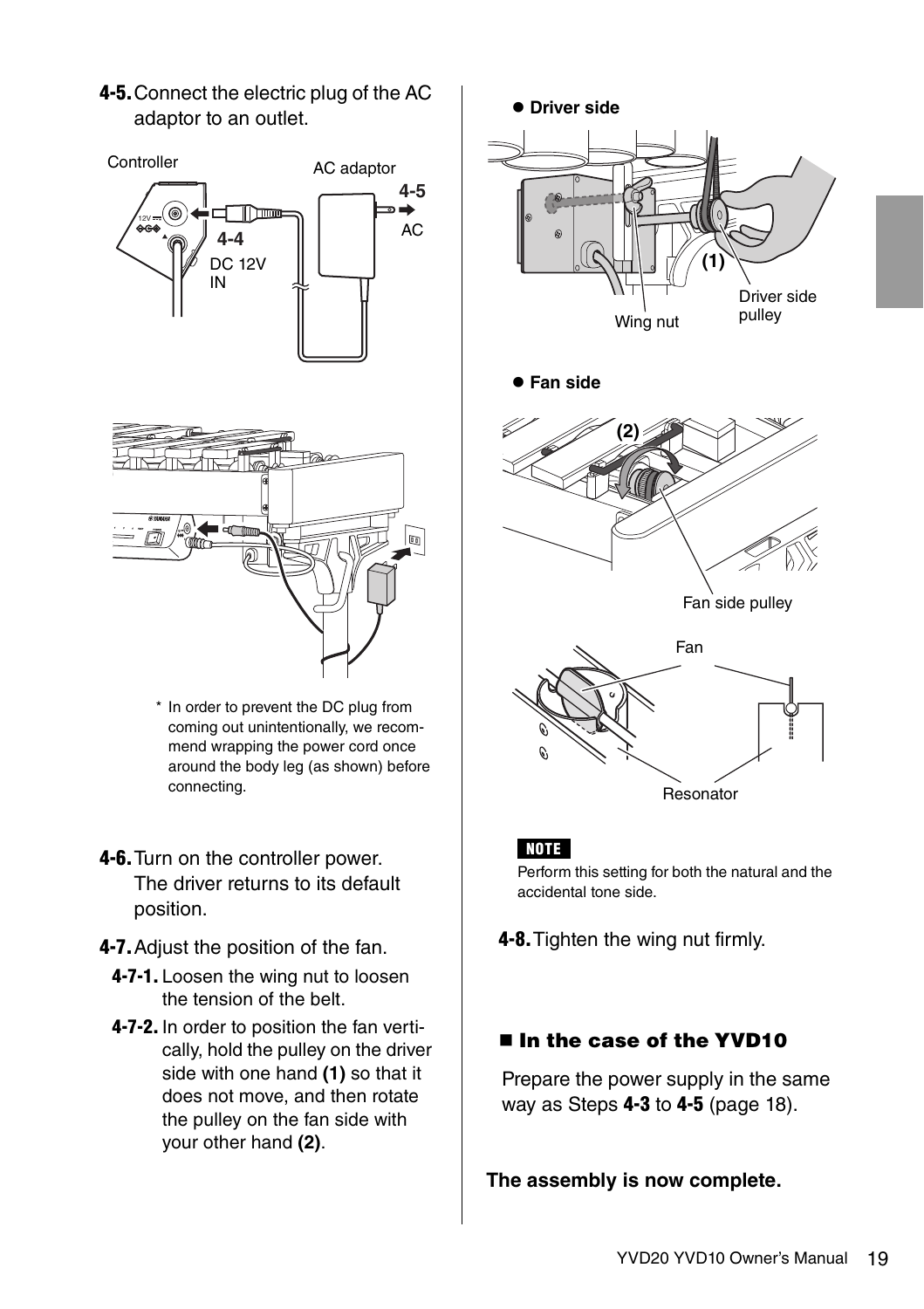\* Order a replacement timing belt (sold separately) or fan belt (sold separately) using the following number. When ordering, please contact your dealer or qualified Yamaha service personnel. Replace the two timing belts (fan belts) at the same time.

| Model     | YVD <sub>20</sub> | YVD <sub>10</sub> |
|-----------|-------------------|-------------------|
| Part No.  | W5128092          | W5128070          |
| Part name | Timing belt       | Fan belt          |

### NOTE

When using for a long time, the fan belt will stretch and the pulley will run idle. If this happens, adjust the tension of the fan belt by slightly lowering the mounting position of the driver unit.

### **E PAUSE MEMORY FUNCTION SETTING (YVD20 only)**

The YVD20 is equipped with a PAUSE MEMORY FUNCTION which stops the fan always in exactly the same position when it is turned off (no vibrato applied).

Set the PAUSE MEMORY to the desired fan stop position in the same way as Steps 4-6 to 4-8 [\(page 19\).](#page-7-0)



We recommend that you set the fan to a vertical position, to ensure the strongest resonator effect.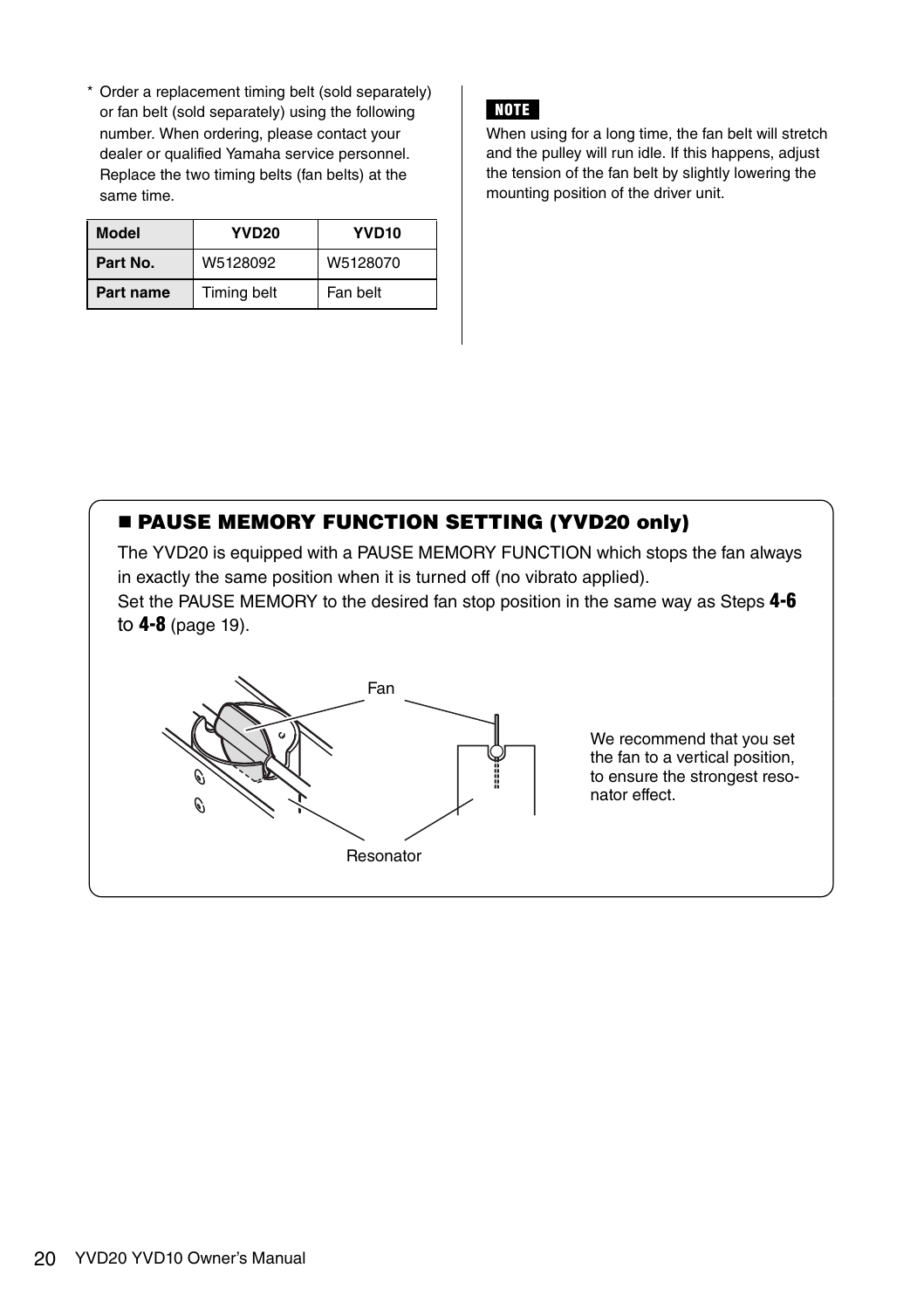# **Specifications**

- Rated speed: 30–145 RPM
- Power consumption: 3 W
- Operating temperature range: 5–40 degrees Celsius
- $\bullet$  Dimensions (W  $\times$  H  $\times$  D) Controller:  $172 \times 67 \times 43$  mm Driver:  $92.8 \times 65.5 \times 183$  mm (excluding the cable; approx. 250 mm)
- Weight: YVD20: 0.6 kg (including the timing belt) YVD10: 0.6 kg (including the fan belt)
- Included accessories: Timing belt (YVD20), Fan belt (YVD10)
- Separately sold accessories (May not be available depending on your area): AC adaptor (PA-130: output DC12V 1.0A, PA-130B: output DC12V 0.7A, PA-150B: output DC12V 1.5A or an equivalent recommended by Yamaha)
- \* The contents of this manual apply to the latest specifications as of the publishing date. To obtain the latest manual, access the Yamaha website and then download the manual file. Since specifications, equipment or separately sold accessories may not be the same in every locale, please check with your Yamaha dealer.



(weee\_eu\_en\_02)